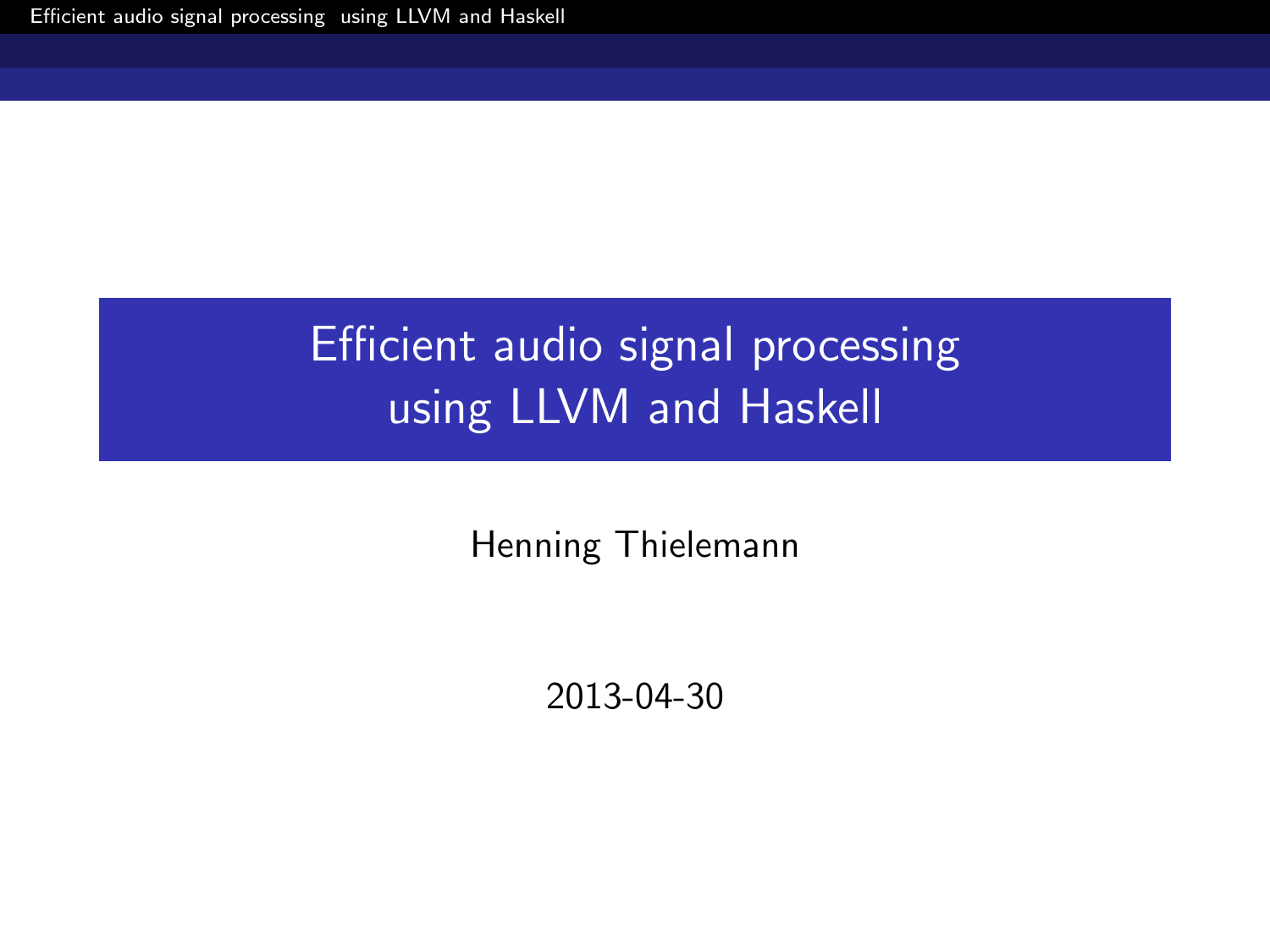## Haskell and Signal Processing



```
amplify
  ( exponential halfLife amp )
  ( oscillator Wave . saw phase freq )
```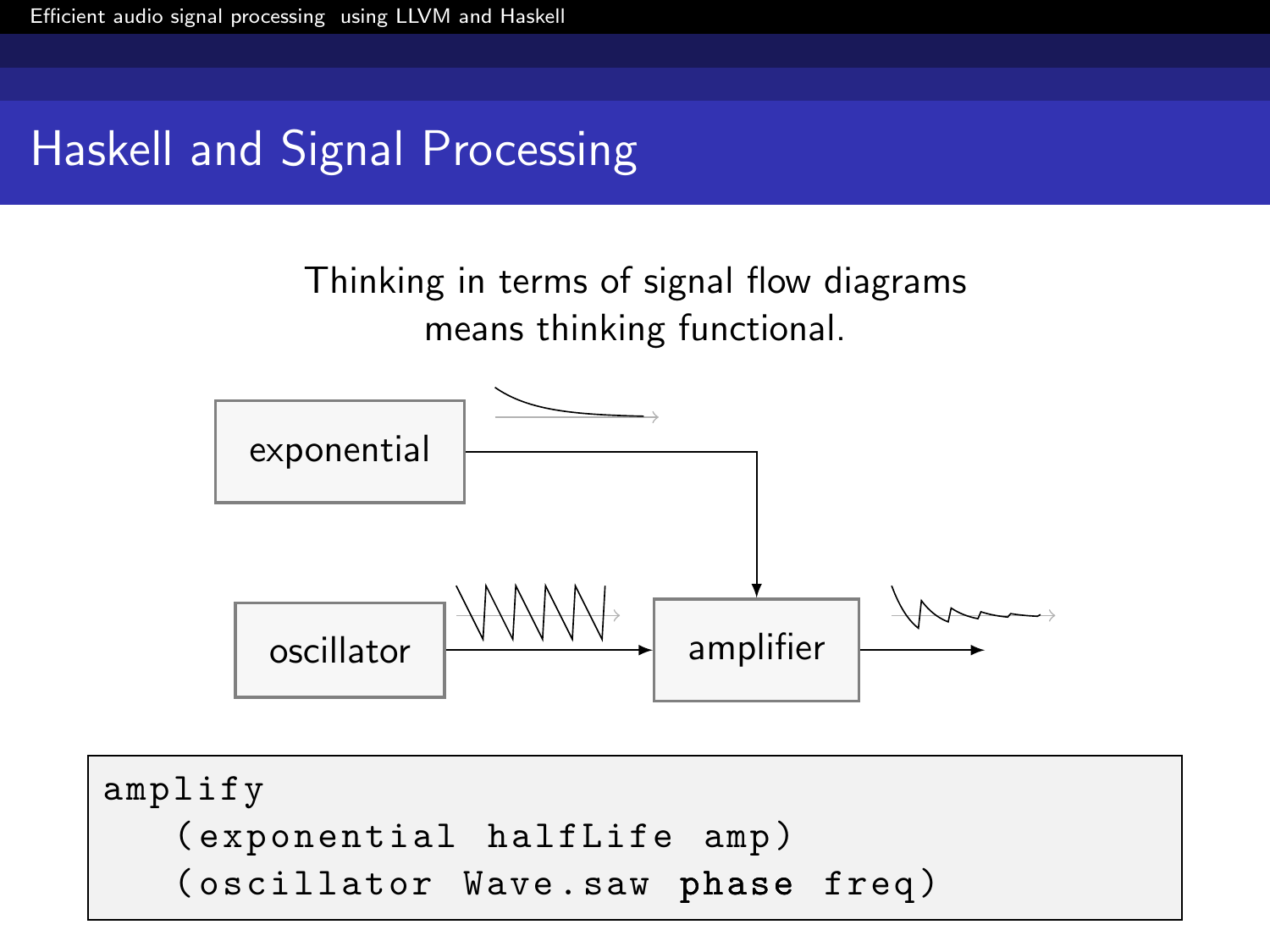### Haskell and LLVM

#### Haskell

- $\blacksquare$  strong type system
- purely functional
- **lazy** = stream processing
- $\blacksquare$  efficiency is not primary

LLVM

- produces efficient code, especially vector instructions
- **weak type system**
- **Just-In-Time compilation** 
	- **transparent usage in Haskell**
	- adaption to available vector instructions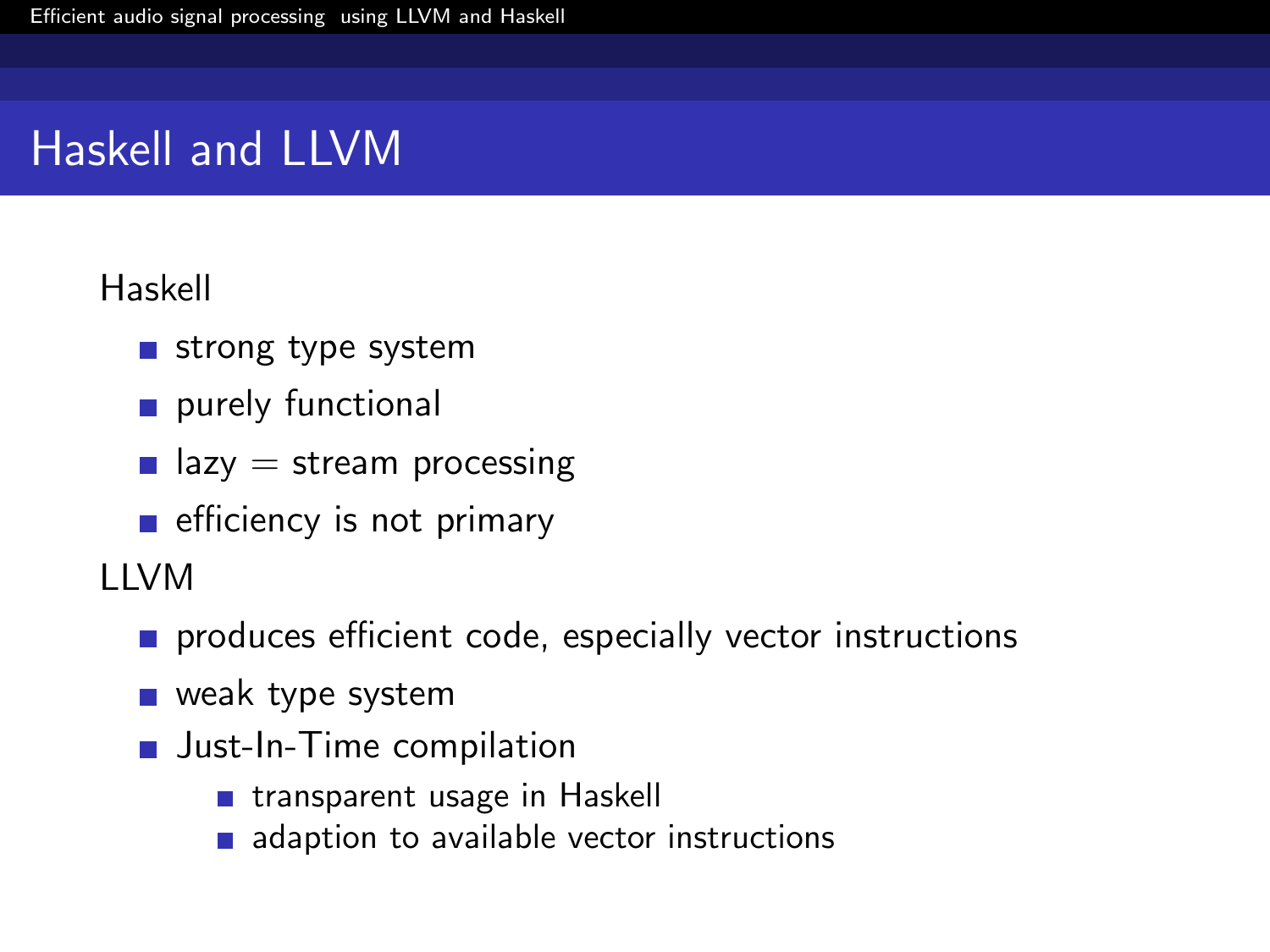## Embedded Domain Specific Language

```
amplify
  ( exponential halfLife amp )
  ( oscillator Wave . saw phase freq )
```
Direct interpretation:

- exponential and oscillator create infinite (lazy) lists of sample values
- $\blacksquare$  amplify multiplies two lists element-wise

EDSL interpretation:

- **E** exponential and oscillator provide LLVM IR code for generating values successively
- **amplify appends the code provided by exponential and** oscillator and multiplies their generated values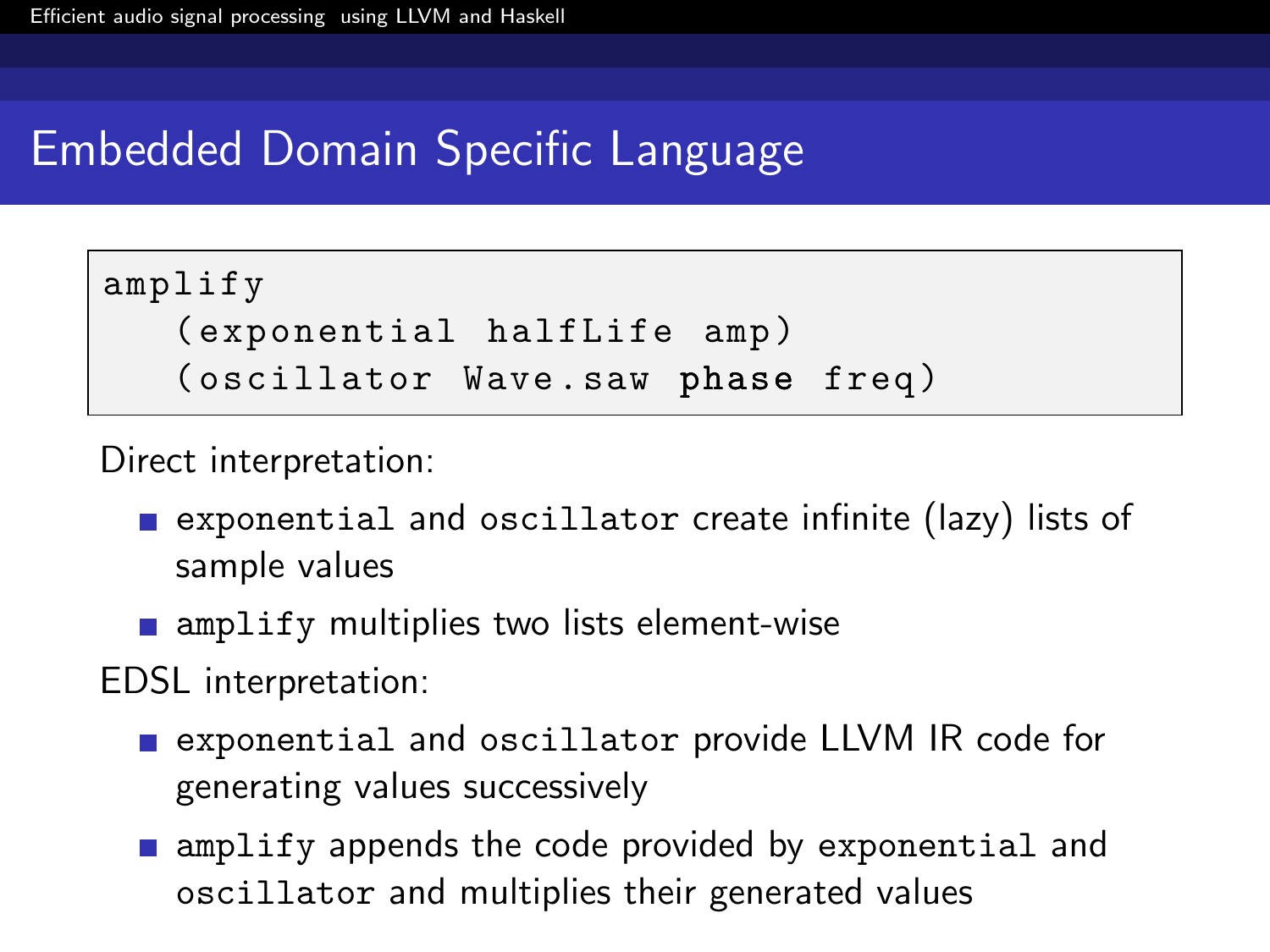#### Embedded Domain Specific Language – Problems

Needed to solve more problems:

- sharing ( $\rightarrow$  causal arrows)
- feedback  $($   $\rightarrow$  causal arrows)
- cumbersome usage of arrows ( $\rightarrow$  functional interface)
- **passing parameters to LLVM code (complicated by [bug 8281\)](http://llvm.org/bugs/show_bug.cgi?id=8281)**
- vector computing
- $\blacksquare$  expensive computation of frequency filter parameters
	- $(\rightarrow$  opaque types)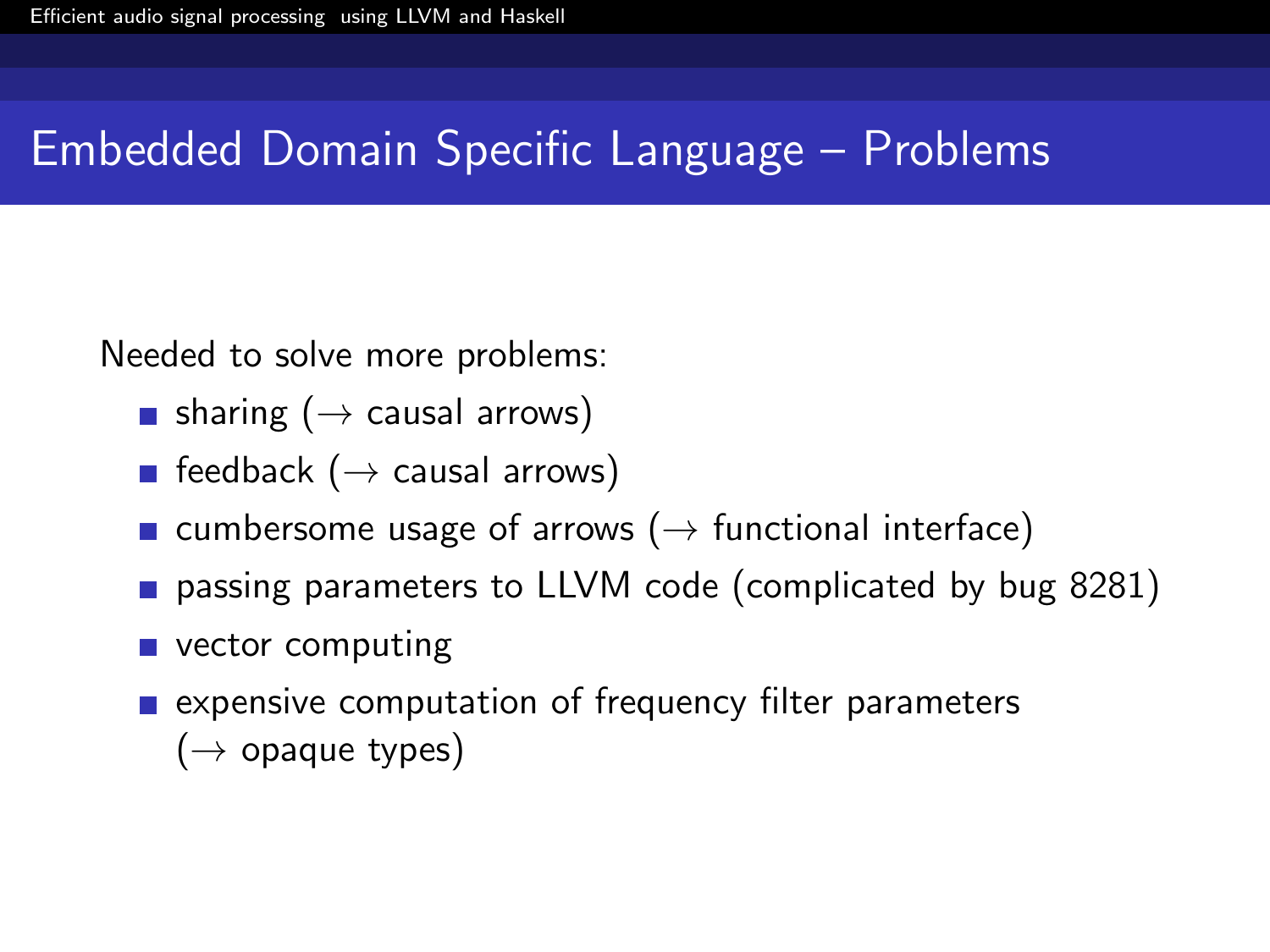# Types of Vectorisation needed for Signal Processing

Given: Vectors of size 2<sup>n</sup>

- deal speedup:
	- $2^n$  scalar instructions  $\rightarrow 1$  vector instruction
- often speedup:

 $2^n$  scalar instructions  $\rightarrow c \cdot n$  vector instructions

That is:

- **Nectorisation not always optimization**
- But: Assembling and disassembling vectors and conversion between different vector schemes also expensive
- Auto-vectorisation still possible?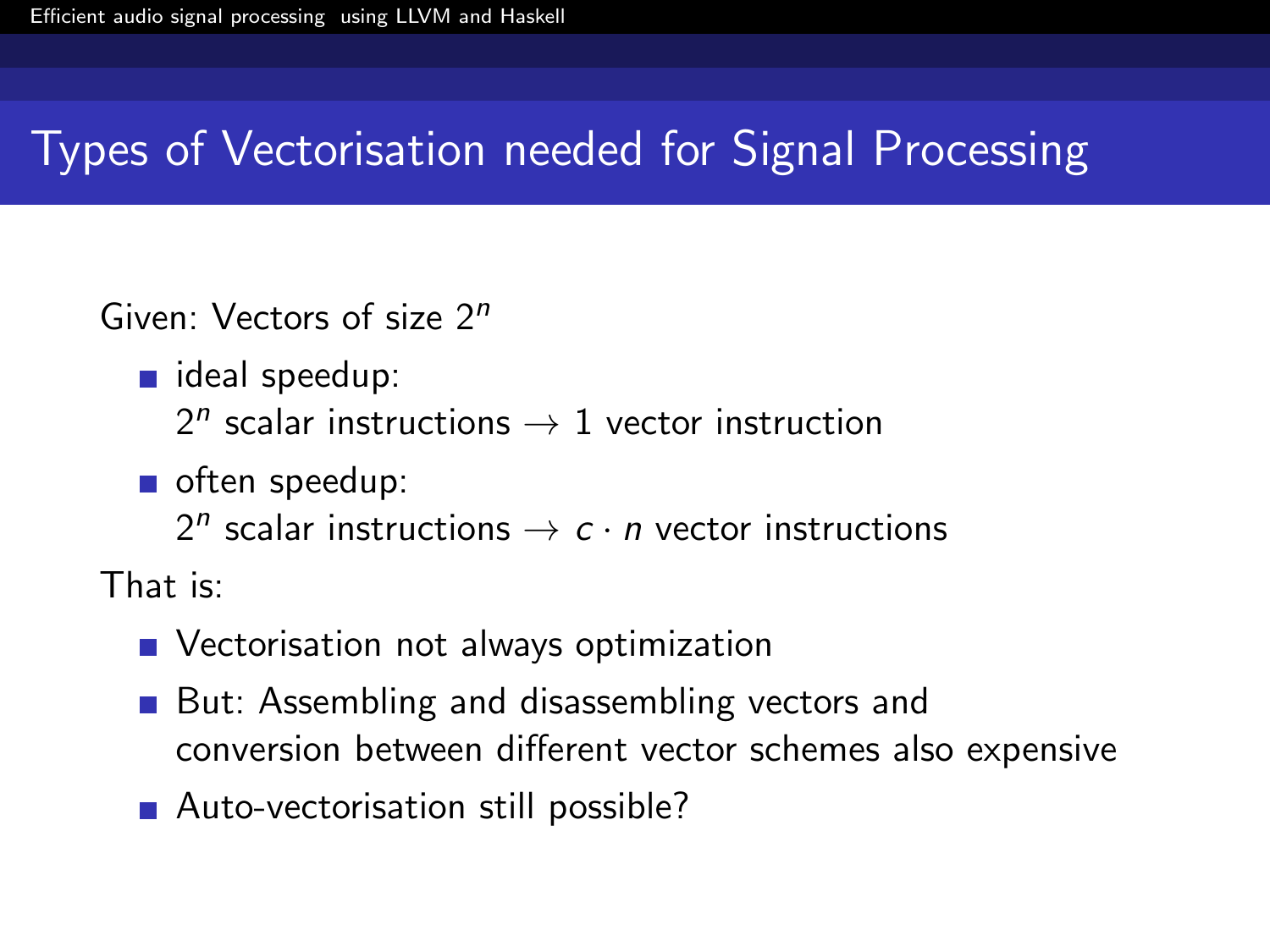#### Example: Cumulative Sum (cumsum)

Goal:

$$
\begin{array}{rcl}\n V_0 & & V_2 \\
[a, b, c, d] & \to & [a, a+b, a+b+c, a+b+c+d]\n \end{array}
$$

Vectorisation:



4 vector instructions instead of 3 scalar instructions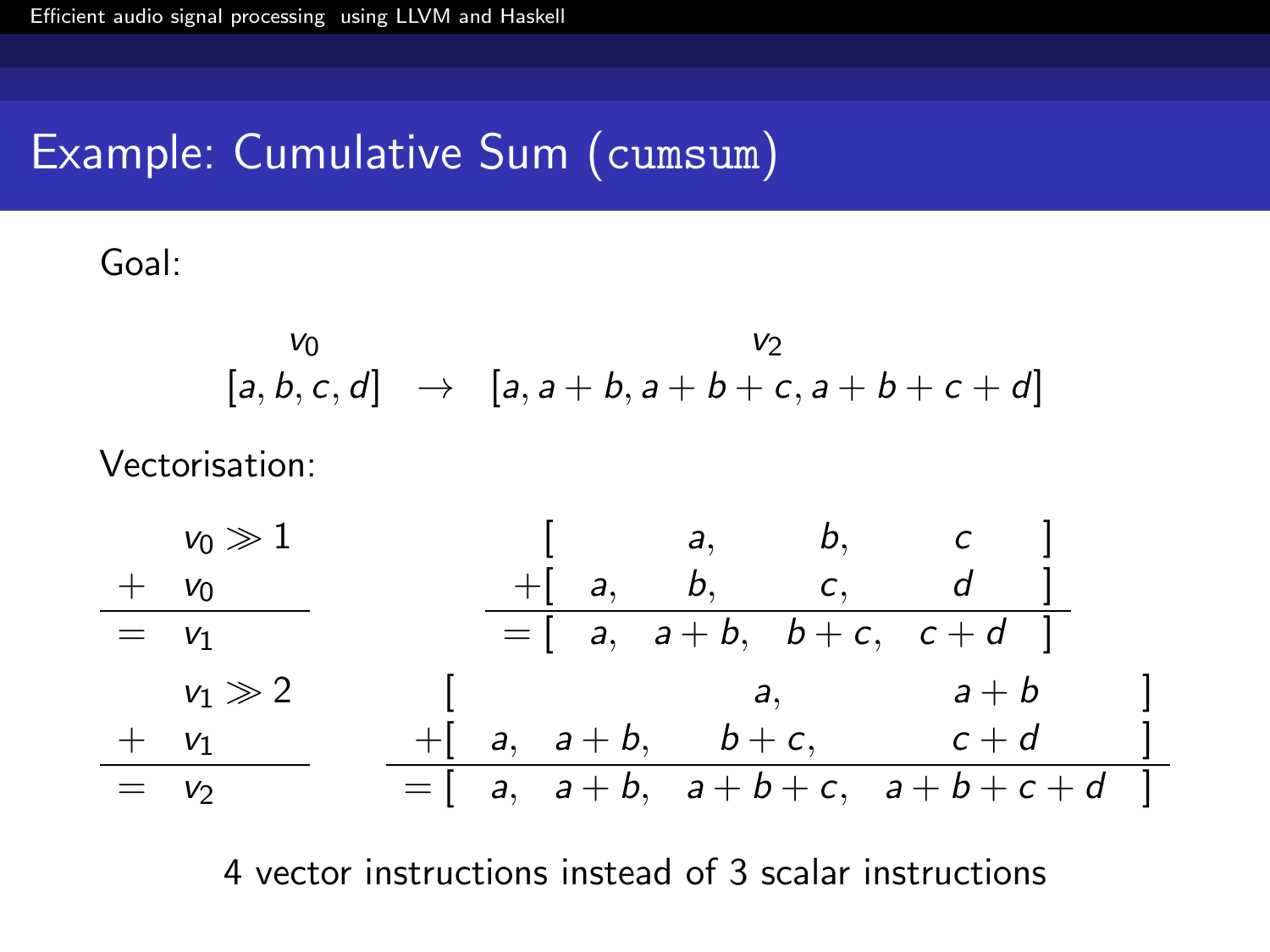#### Where to do vectorisation in LLVM?

Different approaches:

- **Program with vectors in Haskell,** expand cumsum in Haskell (my current approach)
- **Program with vectors in Haskell,** expand cumsum in a custom LLVM pass (I'd prefer that)
- **Program with scalars in Haskell,** standard LLVM vectoriser detects cumsum (seems to be favorite of some LLVM developers)